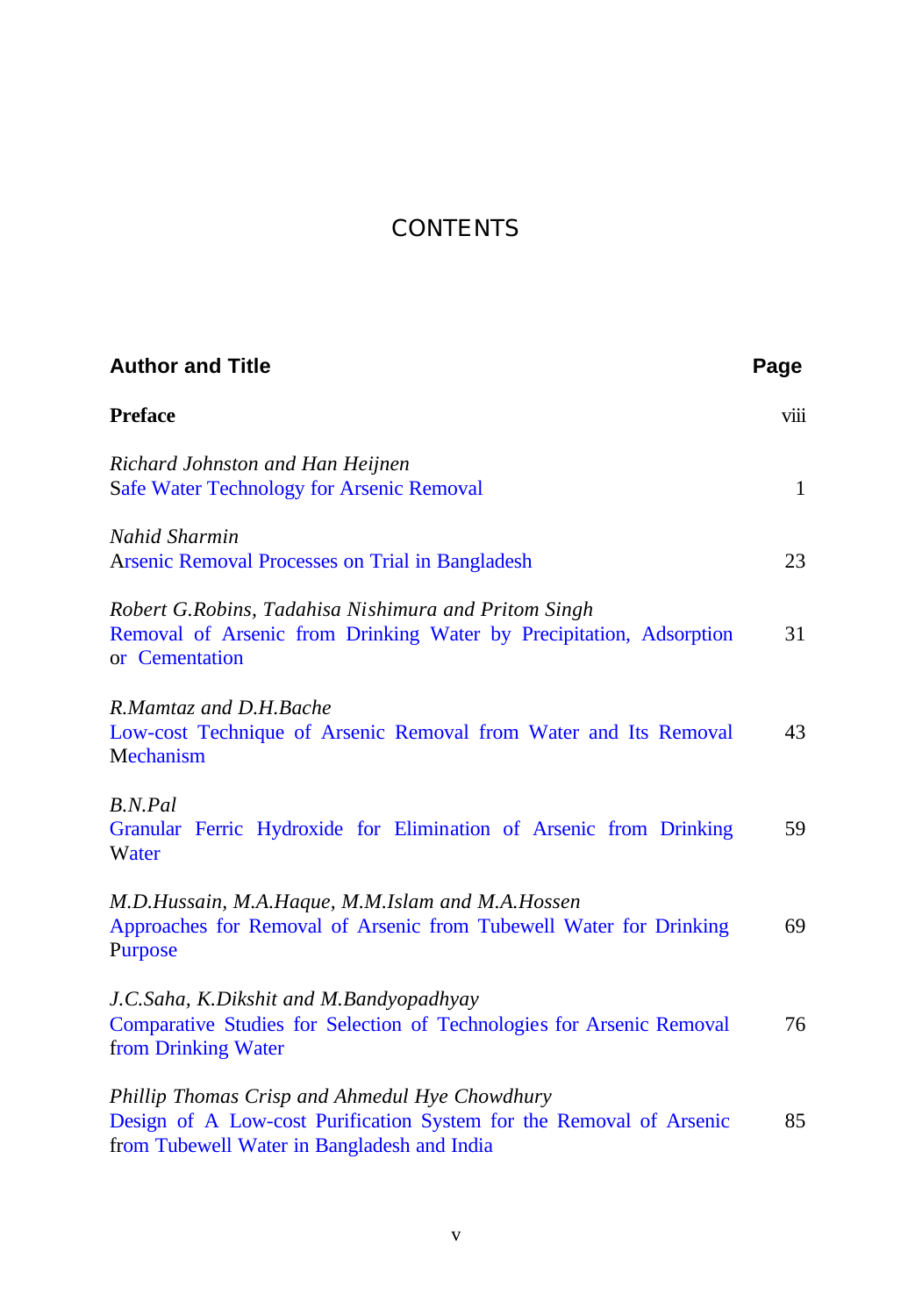| M.Ashraf Ali, A.B.M.Badruzzaman, M.A.Jalil, M.Delwar Hossain,<br>M.M.Hussainuzzaman, M.Badruzzaman, O.I.Mohammad and N.Akhter<br>Development of Low-cost Technologies for Removal of Arsenic from<br>Groundwater                               | 99  |
|------------------------------------------------------------------------------------------------------------------------------------------------------------------------------------------------------------------------------------------------|-----|
| Xiaoguang Meng and George P.Korfiatis<br>Removal of Arsenic from Bangladesh Well Water Using A Household<br><b>Filtration System</b>                                                                                                           | 121 |
| M.A.Jalil and Farooque Ahmed<br>Development of An Activated Alumina Based Household Arsenic<br><b>Removal Unit</b>                                                                                                                             | 131 |
| Kiron Senapati and Iftekhar Alam<br>Apyron Arsenic Treatment Unit - Reliable Technology for Arsenic Safe<br>Water                                                                                                                              | 146 |
| Saraban Tahura, S.M.Shaidullah, Tofizur Rahman and Abul Hasnat<br>Milton<br>Evaluation of An Arsenic Removal Household Device : Bucket<br><b>Treatment Unit (BTU)</b>                                                                          | 158 |
| A.K.M.Munir, S.B.Rasul, M.Habibuddowla, M.Alauddin, A.Hussam and<br>A.H.Khan<br>Evaluation of Performance of Sono 3-Kolsi Filter for Arsenic Removal<br>from Groundwater Using Zero Valent Iron Through Laboratory and<br><b>Field Studies</b> | 171 |
| David Sutherland, Md. Obaidul Kabir and Naved Ahmed Chowdhury<br>Rapid Assessment of Technologies for Arsenic Removal at the<br><b>Household Level</b>                                                                                         | 190 |
| Anisur Rahman Sarkar and Omar Twabur Rahman<br>In-situ Removal of Arsenic - Experiences of DPHE-Danida Pilot Project                                                                                                                           | 201 |
| Nikita Eriksen-Hamel and Begum Kamrun Nahar Zinia<br>of<br><b>Arsenic</b> Treatment<br>Study<br><b>Technologies</b><br>Leaching<br>A<br>and<br><b>Characteristics of Arsenic Contaminated Sludge</b>                                           | 207 |
| Roy K.Boerschke and Donna K.Stewart<br>Evaluation of Arsenic Mitigation Technologies for Use in Bangladesh                                                                                                                                     | 214 |